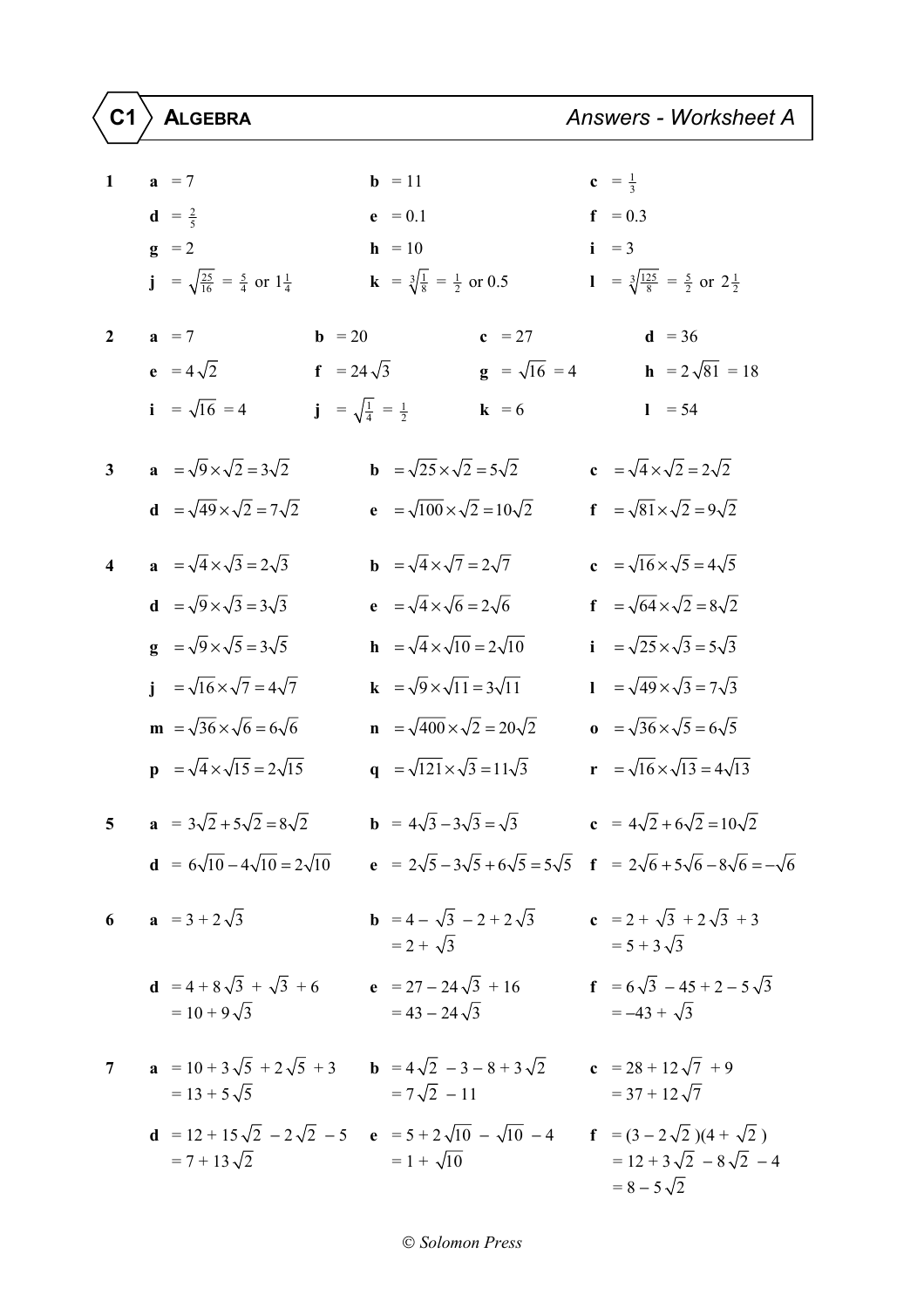| 8  | $\mathbf{a} = \frac{1}{\sqrt{5}} \times \frac{\sqrt{5}}{\sqrt{5}} = \frac{1}{5} \sqrt{5}$                          | <b>b</b> = $\frac{2}{\sqrt{3}} \times \frac{\sqrt{3}}{\sqrt{3}} = \frac{2}{3} \sqrt{3}$                                    | c = $\frac{1}{2\sqrt{2}} \times \frac{\sqrt{2}}{\sqrt{2}} = \frac{1}{4}\sqrt{2}$                                          |
|----|--------------------------------------------------------------------------------------------------------------------|----------------------------------------------------------------------------------------------------------------------------|---------------------------------------------------------------------------------------------------------------------------|
|    | <b>d</b> = $\frac{14}{\sqrt{7}} \times \frac{\sqrt{7}}{\sqrt{7}} = 2\sqrt{7}$                                      | $e = \frac{3\sqrt{2}}{\sqrt{3}} \times \frac{\sqrt{3}}{\sqrt{3}} = \sqrt{6}$                                               | ${\bf f} = \frac{\sqrt{5}}{\sqrt{3}\sqrt{5}} = \frac{1}{\sqrt{3}} \times \frac{\sqrt{3}}{\sqrt{3}} = \frac{1}{3}\sqrt{3}$ |
|    | $\mathbf{g} = \frac{1}{3\sqrt{7}} \times \frac{\sqrt{7}}{\sqrt{7}} = \frac{1}{21}\sqrt{7}$                         | <b>h</b> = $\frac{12}{6\sqrt{2}} \times \frac{\sqrt{2}}{\sqrt{2}} = \sqrt{2}$                                              | $i = \frac{1}{4\sqrt{5}} \times \frac{\sqrt{5}}{\sqrt{5}} = \frac{1}{20}\sqrt{5}$                                         |
|    | $j = \frac{3}{6\sqrt{6}} \times \frac{\sqrt{6}}{\sqrt{6}} = \frac{1}{12}\sqrt{6}$                                  | <b>k</b> = $\frac{8\sqrt{5}}{9\sqrt{2}} \times \frac{\sqrt{2}}{\sqrt{2}} = \frac{4}{9}\sqrt{10}$                           | $1 = \frac{15\sqrt{7}}{6\sqrt{3}} \times \frac{\sqrt{3}}{\sqrt{3}} = \frac{5}{6}\sqrt{21}$                                |
| 9  | $a = 2\sqrt{2} + \frac{6}{\sqrt{2}} \times \frac{\sqrt{2}}{\sqrt{2}}$                                              | <b>b</b> = $4\sqrt{3} - \frac{10}{\sqrt{2}} \times \frac{\sqrt{3}}{\sqrt{2}}$                                              | <b>c</b> = $\frac{6-2\sqrt{2}}{\sqrt{2}} \times \frac{\sqrt{2}}{\sqrt{2}}$                                                |
|    | $= 2\sqrt{2} + 3\sqrt{2}$                                                                                          | $=4\sqrt{3} - \frac{10}{3}\sqrt{3}$                                                                                        | $=\frac{6\sqrt{2}-4}{2}$                                                                                                  |
|    | $= 5\sqrt{2}$                                                                                                      | $=\frac{2}{3}\sqrt{3}$                                                                                                     | $= 3\sqrt{2} - 2$                                                                                                         |
|    | <b>d</b> = $\frac{3\sqrt{5}-5}{2\sqrt{5}} \times \frac{\sqrt{5}}{\sqrt{5}}$                                        | $\mathbf{e} = \frac{1}{3\sqrt{2}} \times \frac{\sqrt{2}}{\sqrt{2}} + \frac{1}{4\sqrt{2}} \times \frac{\sqrt{2}}{\sqrt{2}}$ | $f = \frac{2}{\sqrt{3}} \times \frac{\sqrt{3}}{\sqrt{3}} - \frac{\sqrt{2}\sqrt{3}}{6\sqrt{3}}$                            |
|    |                                                                                                                    |                                                                                                                            |                                                                                                                           |
|    | $=\frac{15-5\sqrt{5}}{10}$                                                                                         | $=\frac{1}{6}\sqrt{2}+\frac{1}{8}\sqrt{2}$                                                                                 | $=\frac{2}{3}\sqrt{3}-\frac{1}{6}\sqrt{3}$                                                                                |
|    | $=\frac{1}{2}(3-\sqrt{5})$                                                                                         | $=\frac{7}{24}\sqrt{2}$                                                                                                    | $= \frac{1}{2}\sqrt{3}$                                                                                                   |
| 10 | $x^2 + 4x = 4x + 32$                                                                                               |                                                                                                                            | <b>b</b> $x-4\sqrt{3} = 2\sqrt{3} - 2x$                                                                                   |
|    | $x^2 = 32$                                                                                                         | $3x = 6\sqrt{3}$                                                                                                           |                                                                                                                           |
|    | $x = \pm \sqrt{32}$                                                                                                | $x=2\sqrt{3}$                                                                                                              |                                                                                                                           |
|    | $x = \pm 4\sqrt{2}$                                                                                                |                                                                                                                            |                                                                                                                           |
|    | c $3\sqrt{2}x-4=2\sqrt{2}$                                                                                         |                                                                                                                            | <b>d</b> $\sqrt{5}x + 2 = 2\sqrt{5}(x-1)$                                                                                 |
|    | $6x - 4\sqrt{2} = 4$<br>$6x = 4 + 4\sqrt{2}$                                                                       | $5x = 10 + 2\sqrt{5}$                                                                                                      | $5x + 2\sqrt{5} = 10(x - 1)$                                                                                              |
|    | $x = \frac{2}{3}(1 + \sqrt{2})$                                                                                    | $x = 2 + \frac{2}{5}\sqrt{5}$                                                                                              |                                                                                                                           |
|    |                                                                                                                    |                                                                                                                            |                                                                                                                           |
| 11 | $a = 4 - (\sqrt{3})^2 = 4 - 3 = 1$                                                                                 |                                                                                                                            |                                                                                                                           |
|    | <b>b</b> = $\frac{2}{2-\sqrt{3}} \times \frac{2+\sqrt{3}}{2+\sqrt{3}} = \frac{2(2+\sqrt{3})}{1} = 4 + 2\sqrt{3}$   |                                                                                                                            |                                                                                                                           |
|    | 12 <b>a</b> $=\frac{1}{\sqrt{2}+1} \times \frac{\sqrt{2}-1}{\sqrt{2}-1} = \frac{\sqrt{2}-1}{2-1} = \sqrt{2}-1$     |                                                                                                                            |                                                                                                                           |
|    | <b>b</b> = $\frac{4}{\sqrt{3}-1} \times \frac{\sqrt{3}+1}{\sqrt{3}+1} = \frac{4(\sqrt{3}+1)}{3-1} = 2(\sqrt{3}+1)$ |                                                                                                                            |                                                                                                                           |

$$
\mathbf{c} = \frac{1}{\sqrt{6} - 2} \times \frac{\sqrt{6} + 2}{\sqrt{6} + 2} = \frac{\sqrt{6} + 2}{6 - 4} = \frac{1}{2} (\sqrt{6} + 2) \text{ or } \frac{1}{2} \sqrt{6} + 1
$$

$$
\mathbf{d} = \frac{3}{2 + \sqrt{3}} \times \frac{2 - \sqrt{3}}{2 - \sqrt{3}} = \frac{3(2 - \sqrt{3})}{4 - 3} = 3(2 - \sqrt{3})
$$

$$
e = \frac{1}{2 + \sqrt{5}} \times \frac{2 - \sqrt{5}}{2 - \sqrt{5}} = \frac{2 - \sqrt{5}}{4 - 5} = \sqrt{5} - 2
$$

*Solomon Press*